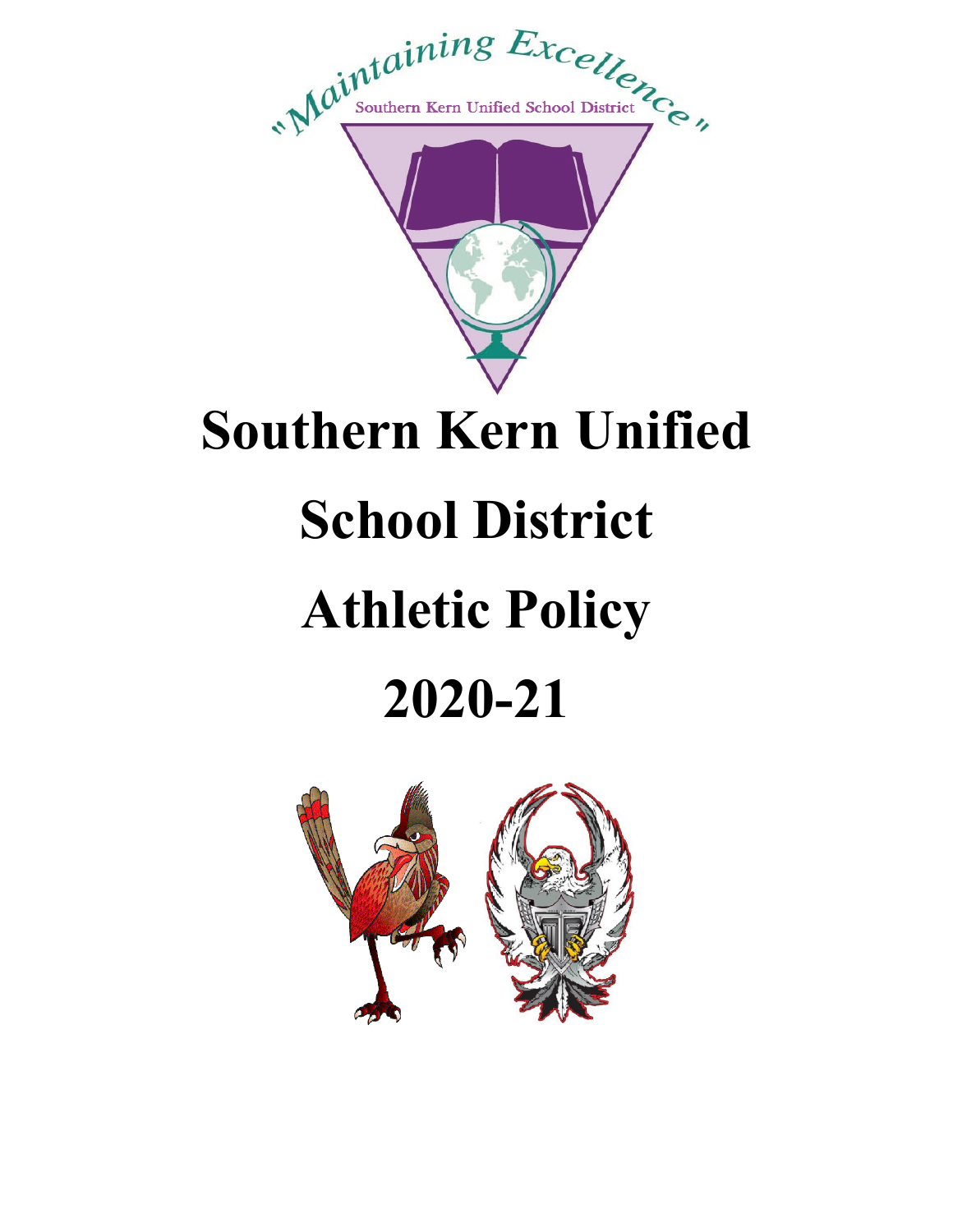Dear SKUSD Student-Athletes and Parents,

Welcome to the Southern Kern Unified School District's Athletic Program. Southern Kern has an outstanding athletic history and tradition. Our student-athletes are hard-working, disciplined and represent the Rosamond community in a positive manner. Our athletic program aims to provide competitive athletic experiences that are fun, successful, and promote individual growth within a safe and healthy environment. These positive experiences will be memories that last a lifetime for our student-athletes and their families. We are excited you have chosen to take advantage of this wonderful opportunity.

Participation in any of our athletic programs is a privilege. With this privilege comes tremendous responsibility. It is important for SKUSD student-athletes to use good judgment and display mature behavior at all times. Student-athletes are leaders both on and off the "field of play" whether they are in or out of season. SKUSD student-athletes are expected to follow all athletic policies and rules year round.

In SKUSD, we believe athletics to be an important component of the educational experience. Nationwide studies have shown students involved in competitive athletic programs achieve better grades, manage time more efficiently, better attendance records, lower dropout rates, and have less discipline problems. Athletics participation is a tremendous motivator for student athletes to successfully perform both in the classroom and on the field. This holds true in SKUSD with our top-achieving students regularly participating in multiple sports throughout their educational career.

The SKUSD Athletic Policy will acquaint you with the specific rules and procedures of all SKUSD athletic programs. We hope you also learn most problems can be solved through open and honest communication. For parents, we hope our policy will help you understand the school district's athletic philosophy so you can be confident SKUSD, its Athletic department and the coaching staff, are doing everything possible to teach athletes fundamental values and life lessons that transcend sports. If your questions or concerns are not answered within this athletic policy, please speak with your coach or feel free to call the SKUSD athletic office. Please visit our website at http://www.skusd.k12.ca.us/domain/49 for up-to-date athletics information.

The Southern Kern Unified School district does not and shall not discriminate on the basis of race, color, religion (creed), gender, gender expression, age, national origin (ancestry), disability, marital status, sexual orientation, or military status, in any of its activities or operations.

Welcome to SKUSD athletics and please strive to make sportsmanship an integral part of your student-athlete experience. We welcome your participation in our athletic program and extend to you our assistance and best wishes for a successful experience.

Sincerely,

Athletic Director Rosamond High School 661-256-5020 ext 380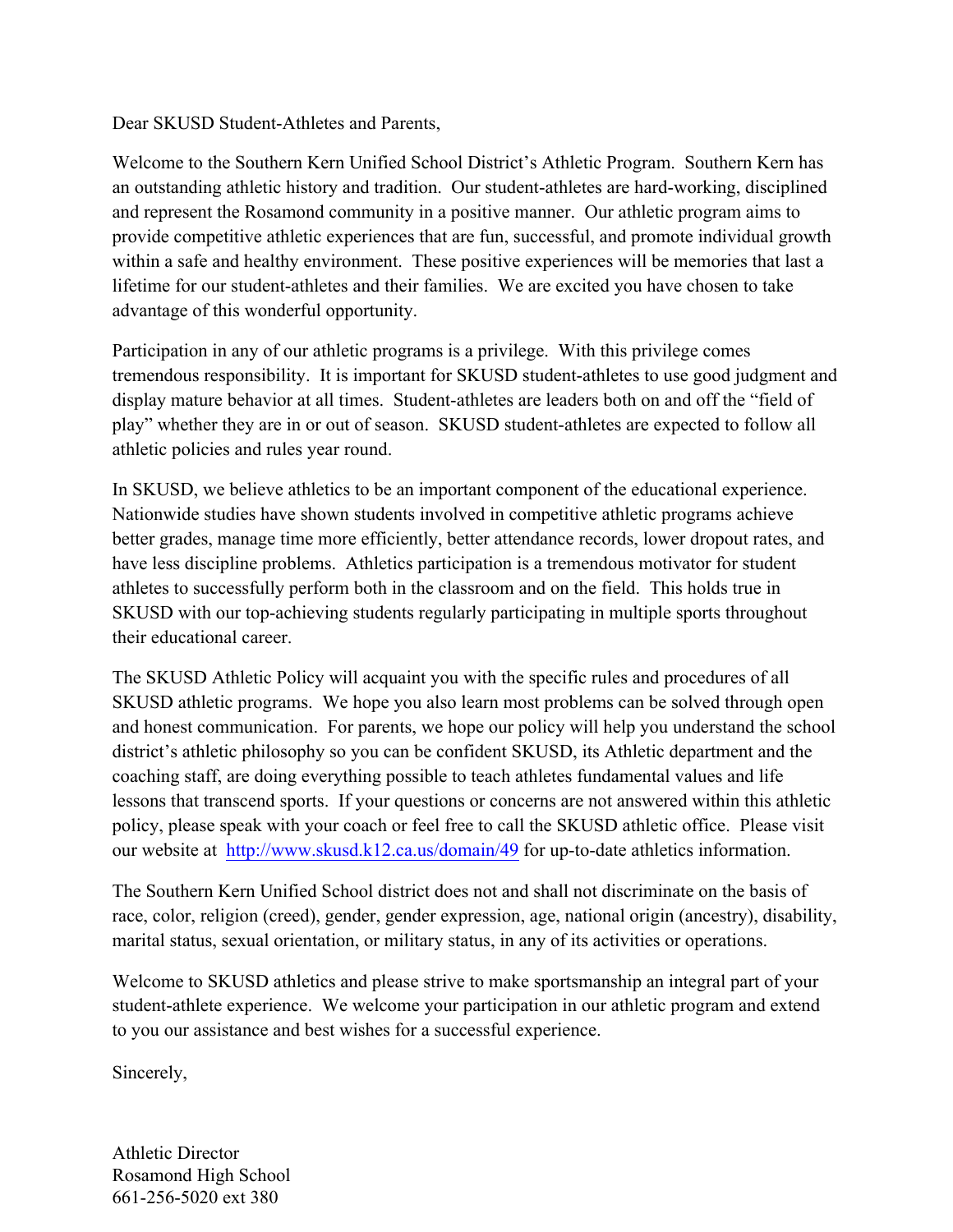#### Southern Kern Unified School District Athletic Philosophy

**SKUSD Athletic Philosophy -** The philosophy of the Southern Kern Unified School District is for athletics to be an integral part of the educational program and to have a positive influence on students. We believe the athletic program contributes significantly to preparing our students for becoming productive, contributing citizens in society and especially in the Rosamond community. Our athletic program supports student participation in multiple sports and promotes equal opportunities and experiences for all students. In addition to athletic skill development, we are charged with the responsibility of instilling in our athletes proper attitudes and behaviors that reflect the ideas of citizenship, sportsmanship, and cooperation, as well as building self-discipline and self-esteem. This can only be accomplished by a well-organized goal-oriented athletic program and parental support.

#### **SKUSD Athletic Philosophy by Level –**

Tropico Middle School  $6/7<sup>th</sup>$  and  $8<sup>th</sup>$  grade teams – This is the introductory level of competitive sports, different from recreation in its demand and philosophy. Students will become accustomed to the daily demands of practice and competition and learn how to balance this demand with their academic success. Gaining experience through training and competition should be of utmost importance, not the win/loss record. This level focuses on learning athletic skills, rules of the game, fundamentals of team play, social-emotional growth, healthy competition, and the privilege of participating in SKUSD athletics. Student athletes are taught to respect coaches, officials, team mates, opponents, and the game itself. Student athletes are introduced to the emotional and social expectations of athletes in the district by learning how to keep a positive attitude and outlook, while becoming leaders on their campus.

Rosamond High School Freshmen and Junior Varsity teams – Increased emphasis is placed on team play, physical conditioning, and the refinement of basic skills. Although being successful on these levels is important, winning is not the sole objective. Student-athletes will be taught how to cope with game situations and how to win and lose properly. This is the level at which the athlete displays his/her readiness for the execution of skills at game speed. Athletic abilities, commitments, and positive attitudes will be rewarded and tested in competitive game situations. An attempt will be made to allow as many participants as possible to participate, but not all will participate equally. At these levels, participation will be based on the degree of effort, skill improvement, ability to compete and execution of skills at game speed demonstrated by the student athlete in practice and during contests or have equal playing time.

Rosamond High School Varsity teams – Varsity competition is the culmination of the district athletic program. Squad size at the varsity level is limited and the number of participants on any given team is a function of the number needed to conduct an effective and meaningful practice and to participate in the contest. It is vital that each team member has a role and is informed of its importance. Teams play to win, but athletes accept the fact that important lessons are learned from losses as well. It is recognized that not all athletes may play in every contest.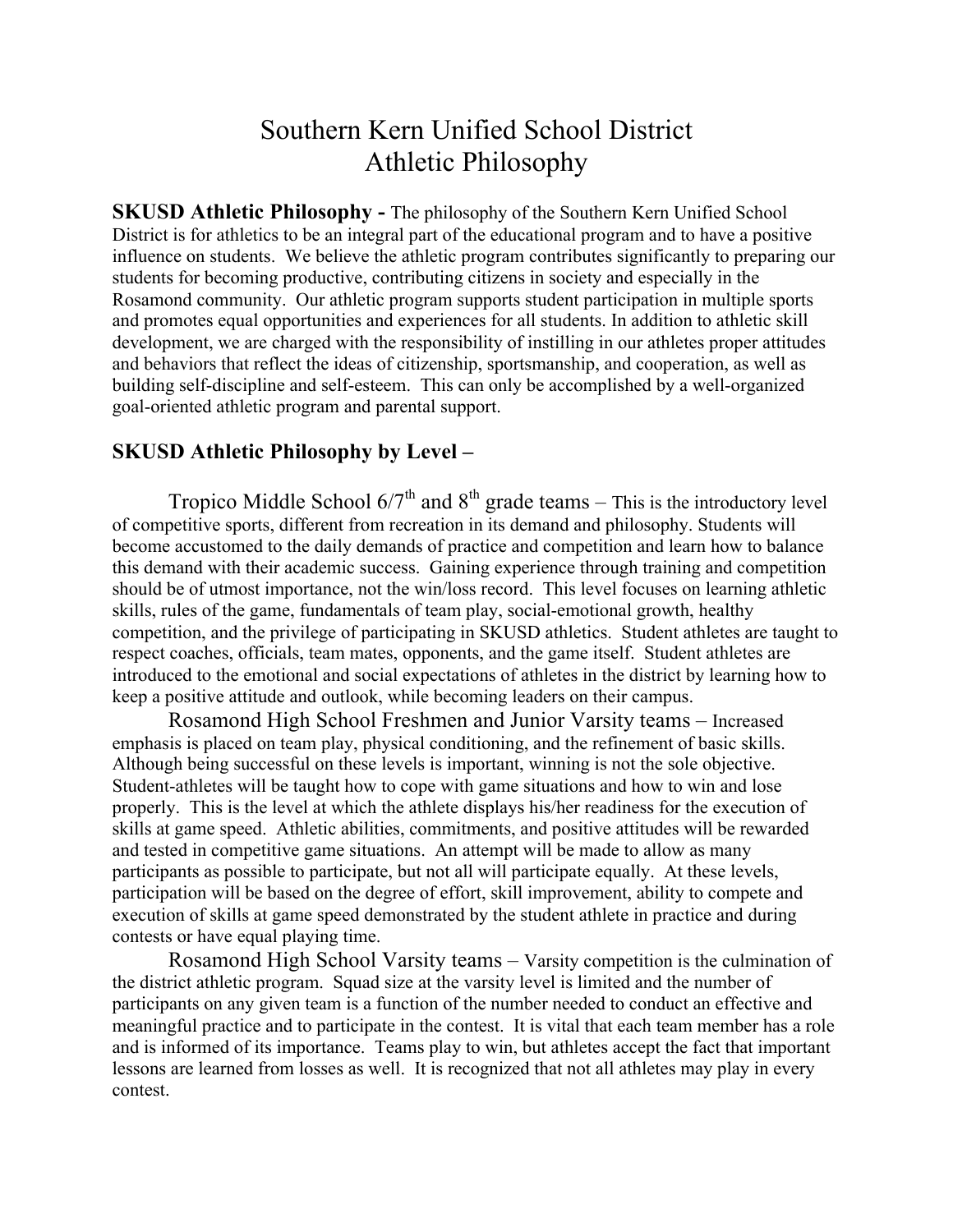### Southern Kern Unified School District Athletic Goals

#### **SKUSD Athletic Goals –**

- 1. To develop and maintain the highest level of sportsmanship while maintaining proper attitudes toward winning and losing, success and failure.
- 2. To develop a student with the ability to learn a new skill and an intrinsic motivation for growth and development.
- 3. To develop a student who will demonstrate a willingness to accept responsibility for his/her actions, measure him/herself against standards of quality, express ideas and solutions to problems, and value fair play, honesty, and cooperation.
- 4. To provide opportunities for students to practice self-discipline and emotional maturity while making decisions under pressure.
- 5. To develop proper attitudes toward individual health habits, appearance in and out of competition, and good citizenship in and out of school.
- 6. To assure the amount of time required for athletic participation does not interfere with academic success. Successful participation in activities outside of the regular school day requires an extra measure of time, energy and commitment on the part of the student and his/her parents.
- 7. To encourage and develop respect for fellow athletes whether they are teammates, members of other SKUSD teams, or members of opposing teams.
- 8. To encourage competition not only for the tangible rewards, but also for the development of positive attitudes making athletic competition valuable and worthwhile.
- 9. Provide cooperation among athletic teams at all levels High School, Middle School, and Rosamond Community Youth Programs.
- 10. Maintain open communications and collaboration within and among athletic programs and encourage multiple-sport athletes.

### Southern Kern Unified School District Student-Athlete Eligibility Requirements

Only students enrolled in SKUSD are eligible to participate in SKUSD Athletic programs. Prior to tryouts, **ALL** athletes must have an annual/current Pre-Participation Physical Examination signed by an authorized physician on file with the Athletic Department **EVERY YEAR**.

#### **Student-Athlete Eligibility Requirements for Athletic Contests:**

1. **Academic Eligibility -** According to CIF, in order to participate in a sport, an athlete must take at least 20 units and earn a minimum 2.0 (C) grade point average (GPA, as based on a 4.0 grading scale) during the preceding grading period. Furthermore, in order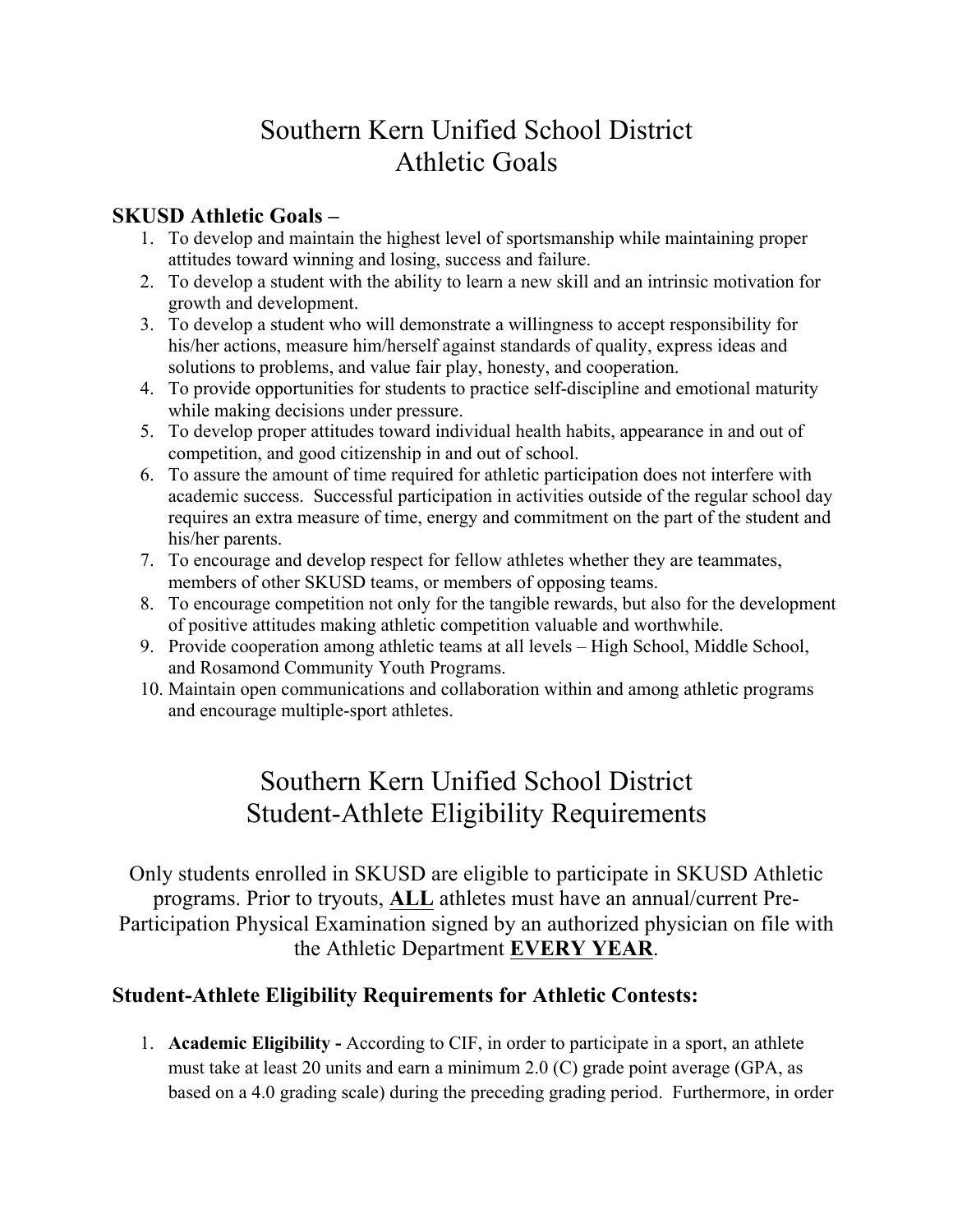to participate in a sport, an athlete must also have no failing grades (grade of "F") in any grading period. Athletes that do not meet the 2.0 and/or the no "F" requirement will not be allowed to participate in any type of athletic contest at Rosamond High School or Tropico Middle School.

- 2. **Athletic Packet and Policy** Annual forms signed by student and the student's parent/guardian stating they have read and agree to abide by the rules set forth in the Athletic packet and policy.
- 3. **Free from Debt** All student athletes must be debt free prior to athletic competition.
- 4. **Maintain appropriate behavior and conduct** All SKUSD student athletes are expected to follow all SKUSD behavior and conduct guidelines and rules. Any student athlete on a behavior discipline contract will not be eligible for athletic competition during the length of the contract.
- 5. **Maintain appropriate attendance –** All student athletes are required to be present the entire school day in order to participate in any athletic practice or contest. Any student athlete placed on an attendance contract (SARB) will not be eligible for participation in athletics.
- 6. **CIF Requirements for Rosamond High School Athletes -** All student athletes at Rosamond High School must meet all CIF student-athlete guidelines prior to athletic competition. For more information on CIF student-athlete eligibility requirements please refer to the CIF Central Section website at www.cifcs.org.

## Southern Kern Unified School District Student-Athlete Expectations

Athletics in Southern Kern Unified School District is a privilege, not a right. Participation in SKUSD Athletics is a choice; therefore, student-athletes are required to conduct themselves with pride and dignity. **Because participation in athletics is a choice and a privilege, a studentathlete who violates general policies or procedures will be subject to discipline/consequences. Please refer to the student handbook for these policies and procedures.**

SKUSD has the following expectations for students who are candidates for an athletic program. As a SKUSD student-athlete, I will:

- $\triangleright$  Maximize academic performance by attending classes (on time), being attentive, and by doing all homework assignments.
- $\triangleright$  Act in a manner that reflects positively on my family, team, school, and myself.
- $\triangleright$  Place team goals ahead of personal goals.
- Ø Respect officials, coaches, teammates, spectators, and opponents.
- $\triangleright$  Respect the facilities and be responsible for all uniforms and equipment issued.
- $\triangleright$  Maintain good habits of eating, sleeping, and exercising.
- $\triangleright$  Make a commitment to my sport by attending all practices and contests including those that occur on weekends, during vacations, and during post-season. (Student-Athletes will always be excused for observance of religious holidays, family funerals, and college course attendance without penalty and should notify their coaches of these circumstances in advance, when applicable).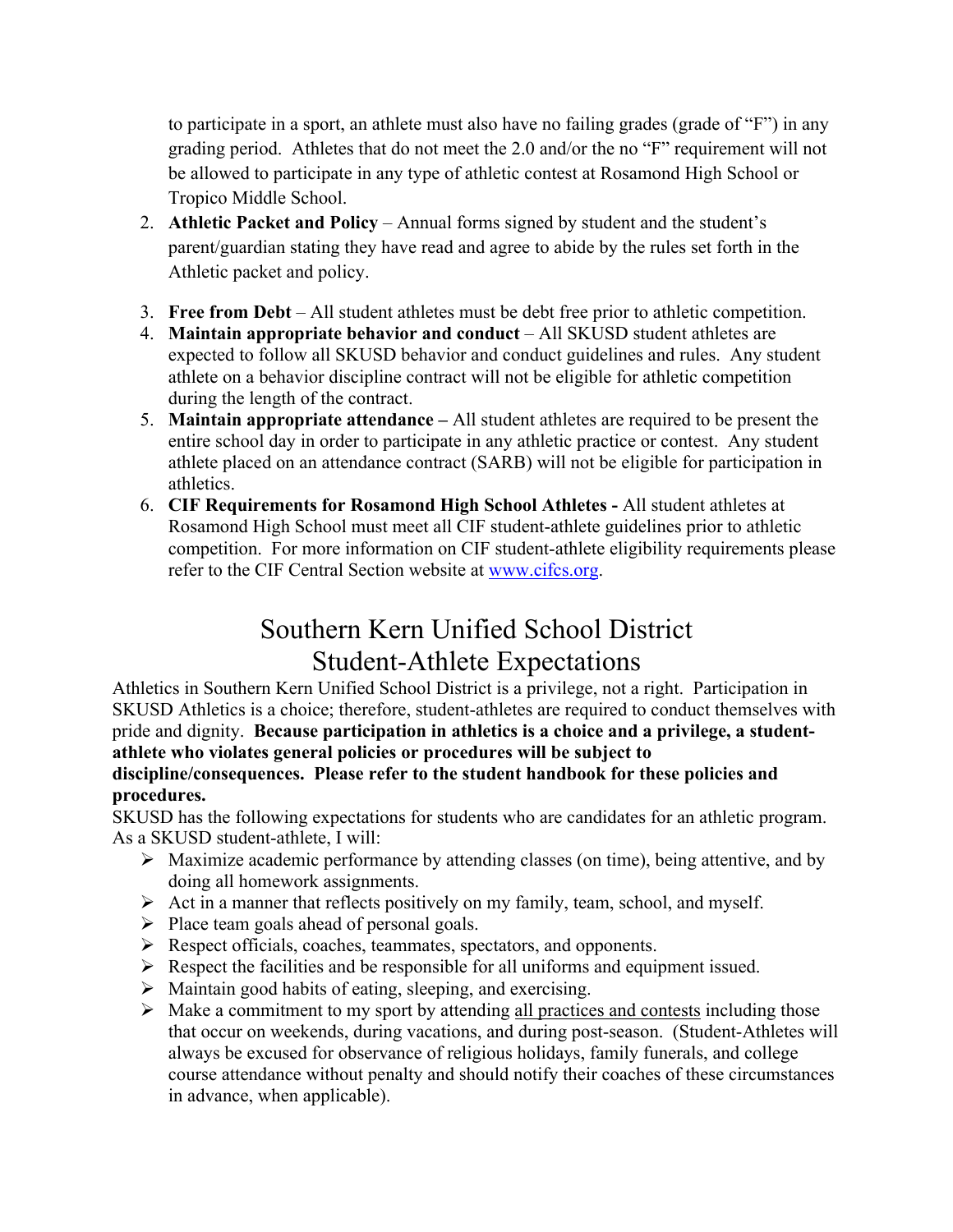- $\triangleright$  Try to develop my skills and to give my best effort in competition.
- $\triangleright$  Compete within the rules of the sport.
- $\triangleright$  Be a positive influence on the team and always practice good sportsmanship.
- $\triangleright$  Follow the team rules established by the coach.
- $\triangleright$  Recognize my behavior becomes a model others may choose to emulate.
- $\triangleright$  Take responsibility if I fail to live up to this Athletic Policy.

Student-Athlete Suspension: If an athlete is suspended in or out of school, he or she will not participate in a sports activity (practices and contests) during the duration of the suspension. Student-Athlete Attendance:

Student-athletes are expected to make school attendance a priority. Students are expected to be in attendance every day, on time. This includes attendance both the day of and the day after athletic contests. Students are expected to be in attendance at school on time the day following any and all evening activities. All efforts are made to avoid late activities on school nights, but sometimes they are necessary.

Student-athletes are expected to be in attendance at all practices. Any athlete who has an unexcused absence from a scheduled practice or athletic contest will be subject to discipline from their coach. If the behavior continues, it could result in suspension from a contest or even removal from the team.

A student-athlete absent from school (all day) for any reason, other than a documented health care or court appointment, for participation in school related activities, for travel related to religious holy days, or for a death in the family, will not be allowed to participate in any athletic event on that day. A student who sits out of Physical Education class will be ineligible for athletic competition that same day. Weekend contest eligibility is determined by Friday's attendance.

#### Student-Athlete Transportation:

SKUSD Athletes must use school provided transportation when traveling to and from an away contest. Alternative return trip transportation may be arranged in writing by the athlete's parent/guardian and released by the coach only after the coach has made direct contact with the athlete's parent/guardian immediately following the contest.

### Southern Kern Unified School District Parent Expectations

SKUSD coaches and teams take great pride in demonstrating leadership and sportsmanship on and off the field. Establishing an appropriate and positive learning environment is a top priority for our district athletic programs. In an effort to encourage good sportsmanship we ask each parent/guardian to discuss the importance of proper behavior at sporting events with their children and continue to model appropriate behavior so that everyone can enjoy attending our sporting events.

As a SKUSD athletic parent, I will:

 $\triangleright$  Become familiar with and review the SKUSD Athletic Policy, expectations and team rules with their student-athlete.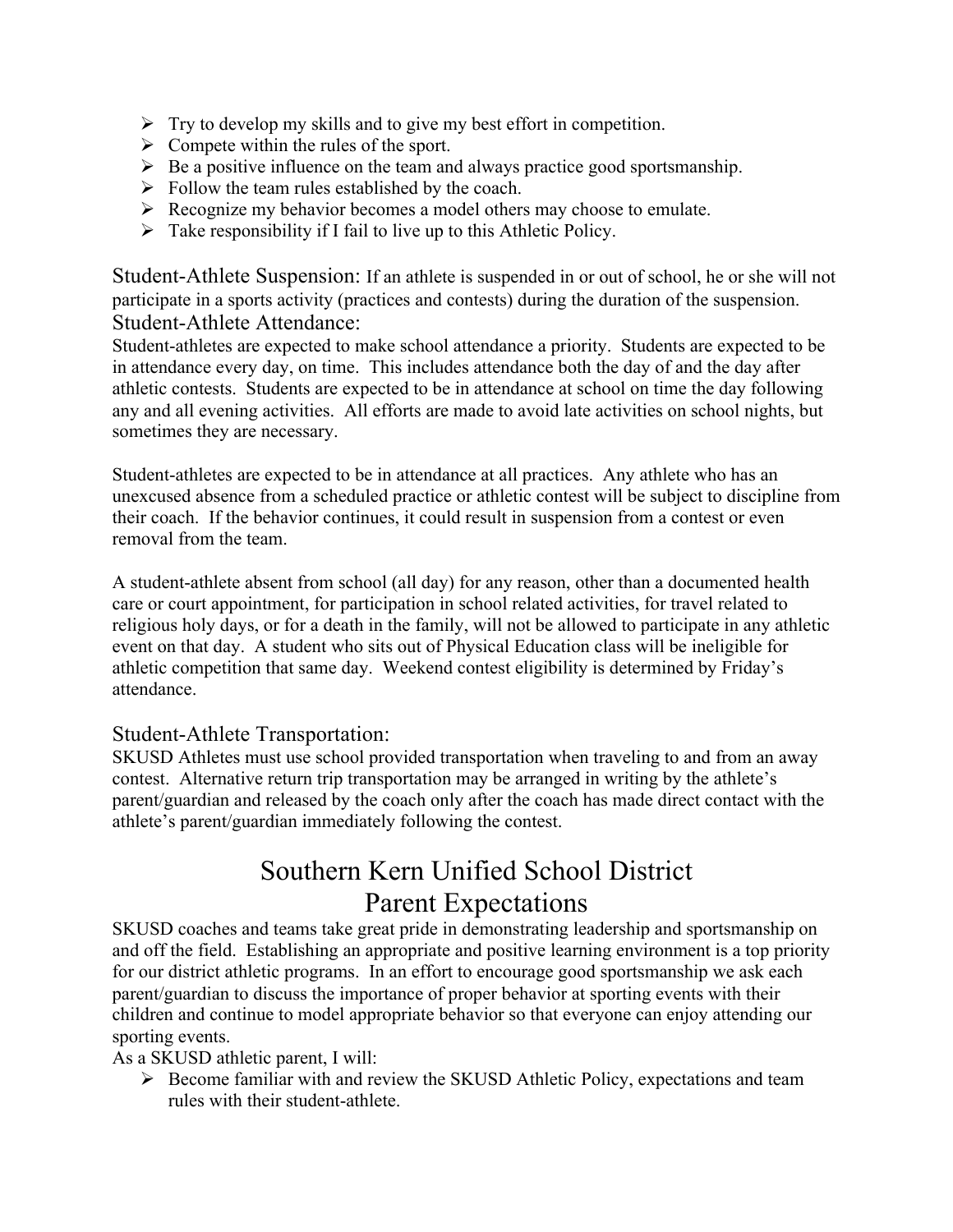- $\triangleright$  Encourage my child to exert maximum effort and attend all scheduled practices and contests.
- $\triangleright$  Help my child learn life lessons through sports.
- $\triangleright$  Set an example for my child by respecting the rules, opponents, officials, teammates, supervisors, and myself.
- $\triangleright$  Acknowledge and support the ultimate authority of the coaching staff to determine playing time, player selection and strategy.
- $\triangleright$  Use self-control to avoid losing my composure if I grow frustrated.
- $\triangleright$  Honor the game and be silent if I disagree with an official's call.
- $\triangleright$  Refrain from negative comments about my child's coach in my child's presence so that I do not negatively influence my child's motivation and overall experience.
- $\triangleright$  Be as prompt as possible dropping my child off and picking my child up from practices and contests.
- $\triangleright$  Engage in "no-directions cheering", limiting my comments during the contest to encouraging my child and other players.
- $\triangleright$  Model good sportsmanship at all times.
- $\triangleright$  Use positive encouragement and cheering and avoid taunting or foul and abusive language and behavior.
- $\triangleright$  Refrain from creating disturbances that would be detrimental to the flow of the contests or the safety of the participants involved.
- $\triangleright$  Refrain from side-line coaching and criticizing physical and mental mistakes during the game. Players know what mistakes they make during a contest and should work with their coaching staff to improve these skills.
- $\triangleright$  Maintain a distance from the players and coaches during contests (team benches are for team personnel only).
- $\triangleright$  Wait 24 hours to address concerns resulting from the participation of players, coaches, or officials.
- $\triangleright$  Help their student-athletes focus on what is in their control such as fitness level, skill development, attitude, effort and contributions to the team.
- $\triangleright$  Work closely with the coaches, guidance counselors, and athletic department staff to identify reasonable and realistic post-secondary plans for your student-athlete.

#### **Any spectator who engages in unsportsmanlike behavior at a SKUSD sporting event can be ejected and banned from attending further sporting events.**

### Southern Kern Unified School District Parent-Coach Communication

Parenting and coaching are both extremely challenging undertakings. We want the SKUSD student-athlete's experience to be a positive and fulfilling part of their life. An important ingredient to achieve this outcome is to ensure lines of communication are developed to allow for resolutions of questions before they become issues. As a parent you have a right to know what expectations are placed on your student-athlete.

A **Coach/Parent Preseason Meeting** is required for each SKUSD Athletic program and should provide you with the following information:

 $\triangleright$  Philosophy and expectations of the Coach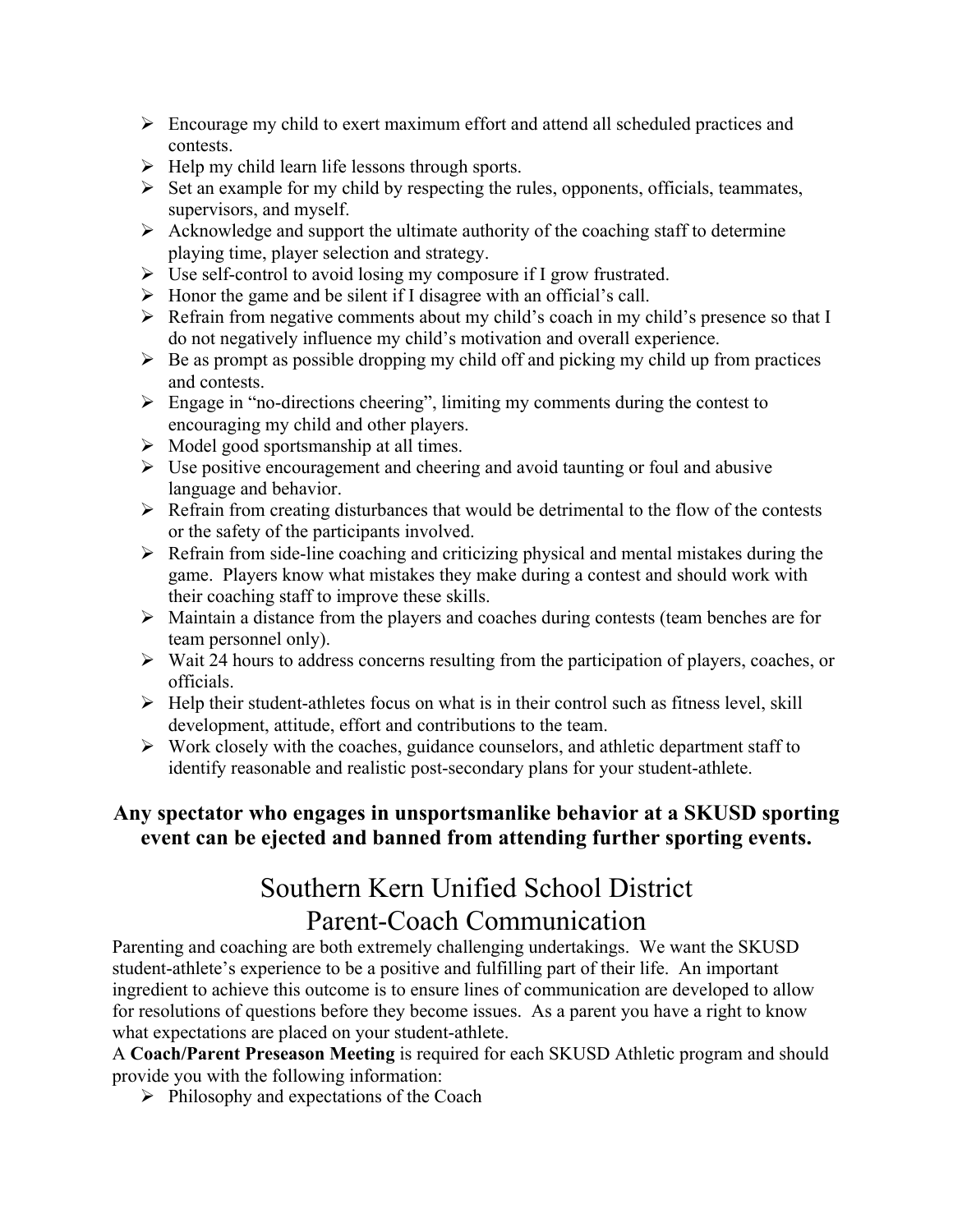- $\triangleright$  Schedules and practice times
- $\triangleright$  Team requirements and rules, including discipline policies
- $\triangleright$  Injury procedures
- $\triangleright$  Coach staff contact information and procedures on how to contact the coach
- $\triangleright$  Method for team communication

If a situation arises needing the attention of a member of the coaching staff, the following **Communication Chain of Command** should be followed:

- $\triangleright$  The student-athlete should address the specific concern with the coach directly in charge of their program level.
- $\triangleright$  The student-athlete should address the specific concern with the Head coach of the program.
- $\triangleright$  The student-athlete and parent/guardian should address the specific concern with Head Coach of the program.
- $\triangleright$  The parent/guardian should contact the Athletic Director/Coordinator to set up a studentathlete, parent/guardian, Head Coach, Athletic Director/Coordinator meeting.
- $\triangleright$  The parent/guardian should contact the site secretary to schedule a student-athlete, parent/guardian, Head Coach, Athletic Director/Coordinator, Principal meeting.

Parents are asked to abide by the "24 hour" rule. Please wait 24 hours before calling or meeting with a coach about concerns. Allowing for a cooling off period creates conversations that tend to be more positive and productive, instead of emotionally based for both the coach and the parent/guardian. Parent/guardians should understand that coaches are professionals who make decisions based on what they believe to be best for all student-athletes involved. Clearly, certain aspects of participation can be discussed with the student-athlete's coach, per the established communication chain of command. Communication **not** appropriate to discuss with a coach is the performance of other student-athletes, justification of playing time, practice-organization, play selection, and team strategy. Communication appropriate to discuss with a coach is advance notice of schedule conflicts, the treatment of your student, ways to help your student improve, un-even application of team rules in regards to your student, and concerns about your student's behavior. Discussion and concerns shared between athletes/coaches/parents shall remain private and not be used against student-athletes.

Southern Kern Unified School District Athletic Department Contact Information and Resources RHS Athletic Director 661-256-5020 ext 380 Tropico Middle School Athletic Coordinator: Jim Quellman jquellman@skusd.k12.ca.us 661-256-5040 SKUSD Athletics Website: http://www.skusd.k12.ca.us/domain/49 Rosamond HS Athletics Website: http://www.skusd.k12.ca.us/domain/50 Tropico MS Athletics Website: http://www.skusd.k12.ca.us/domain/51 CIF Central Section Website: www.cifcs.org Information for College Bound Student Athletes: http://www.skusd.k12.ca.us/Page/426